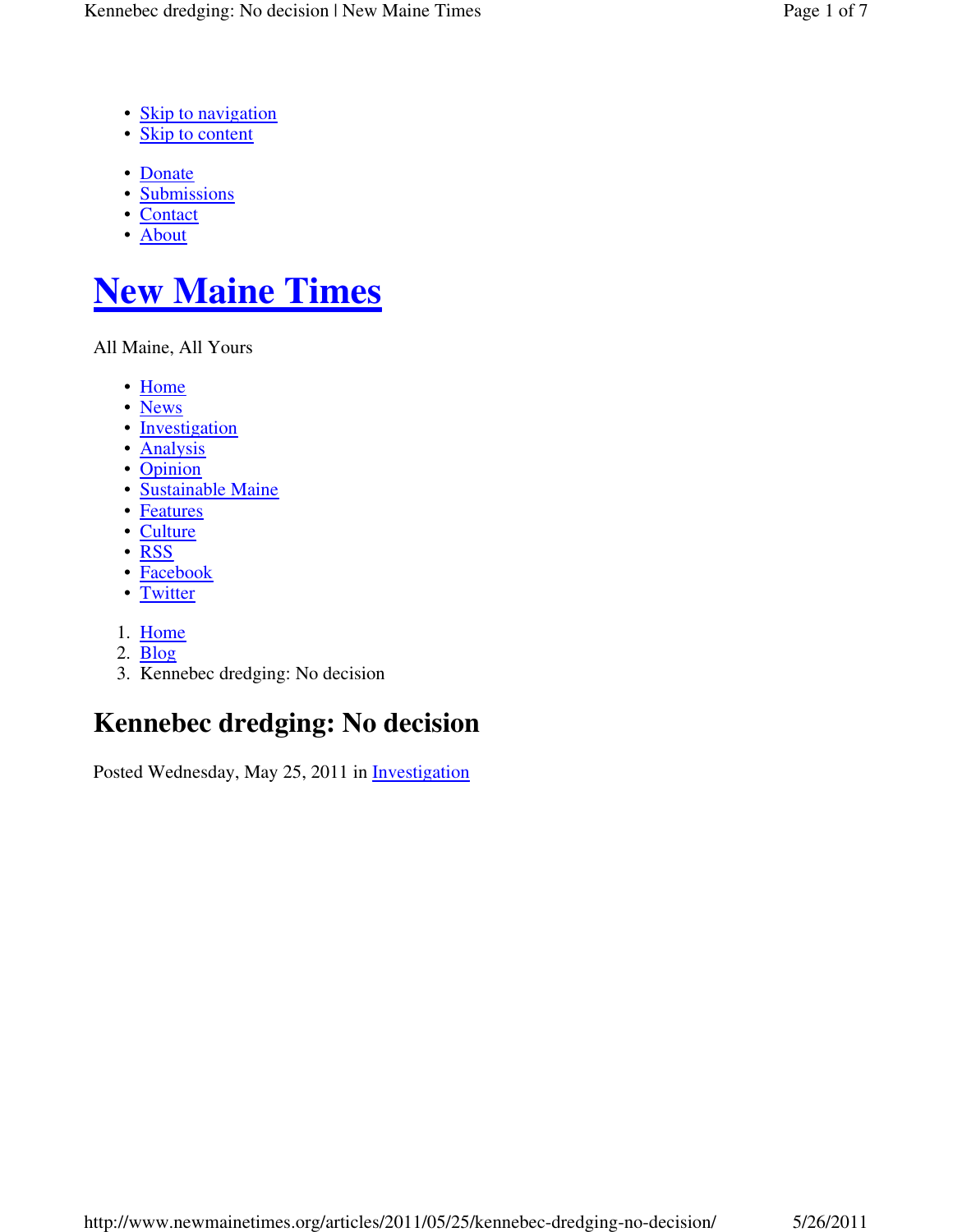

#### *by Gina Hamilton*

\*UPDATE\* PHIPPSBURG -- Whether to dredge the Kennebec River at the height of the summer season to allow passage of the USS Spruance will ultimately be decided by the Board of Environmental Protection. But the federal Environmental Protection Agency may play the truly deciding role, even if BEP allows the operation to go forward.

On the Kennebec, dredging is normally a winter event, but the Army Corps of Engineers sought a rare permit to remove 70,000 cubic yards of silt from the Doubling Point region of the river, and dumping it in river near Fiddler's Reach, and just offshore at Jackknife Ledge, across from Popham Beach.

To put that amount of silt in context, your driveway probably takes about three cubic yards of gravel to replenish it after a particularly hard winter.

Steve Hinchman, who is representing the town of Phippsburg, the Phippsburg Shellfish Conservation Commission's 40 commercial harvesters, the Phippsburg Land Trust, the Kennebec Estuary Land Trust, Friends of Merrymeeting Bay and several Phippsburg residents, appealed a conditional permit issued by former state Department of Environmental Protection Commissioner Darryl Brown. The appeal is one of four filed in the case.

They will be decided by the Board of Environmental Protection.

Brown issued the permit earlier this year, on the condition that the Legislature reclassify the water quality in sections of the river below BIW where the dredged material will be dumped. The current classification, the highest possible, prohibits the disposal of dredged material.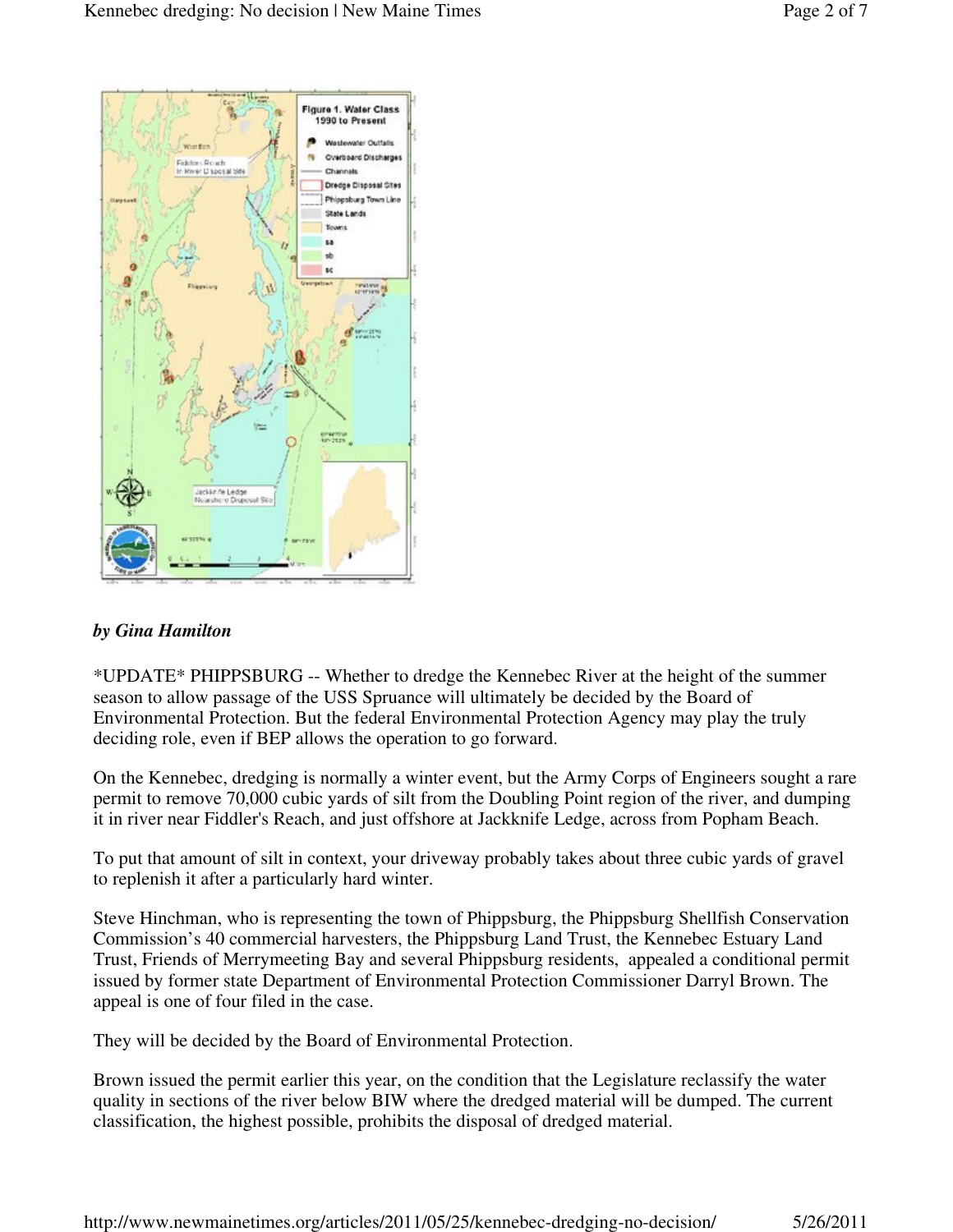According to Steve Hinchman, any change to the river quality classification must first be approved by the Environmental Protection Agency.

Ed Friedman, of Friends of Merrymeeting Bay, says that federal laws, such as the Clean Water Act and the Endangered Species Act, must also be considered by the EPA.

### **Add New Comment** Login **Login**

Type your comment here.

# **Showing 0 comments**

 $\overline{\mathsf{N}}$  Subscribe by email  $\overline{\mathsf{N}}$  RSS

blog comments powered by **DISQUS**

# **Support us**

Support the New Maine Times in its mission to provide quality journalism by making a contribution.

DONATE »

Donations powered by **PayPal**.

# **Archives**

- May
- April

# **Tags**

statehouse (28), opinion (29), culture (55), government (38), energy (15), environment (21), theatre (3), 20th century music (5), children (7), art (9), film (3), dance (1), lecture (4), transportation (10), Maine characters (22), food (8), wine (4), beer (3), travel (6), humor (7), popular music (4), outdoor Maine (14), fishing (7), boating (9), farms (8), economics (23), business (18), community (17), poetry  $(3)$ , analysis  $(8)$ , politics  $(16)$ , Maine Times  $(3)$ , history  $(13)$ , poetry  $(3)$ , books  $(5)$ , photography  $(2)$ ,

http://www.newmainetimes.org/articles/2011/05/25/kennebec-dredging-no-decision/ 5/26/2011

Sort by popular now  $\boxed{\mathbf{v}}$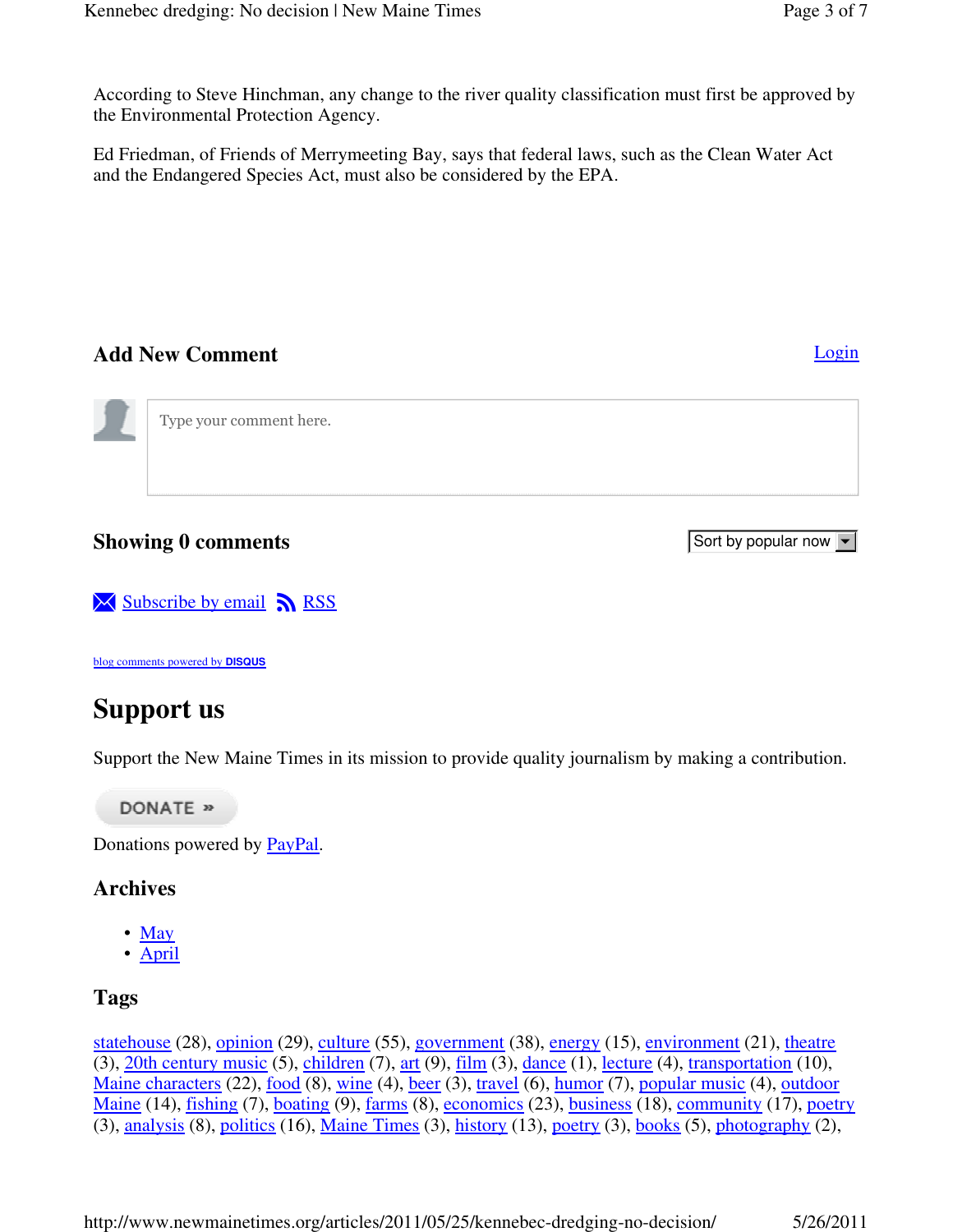games (4), astronomy (2), housing (2), student news (3), Maine's universities and colleges (3), House & Garden (1), Architecture (1), health care (4), Social Security (3), veterans (1),

## **Culture**



**New Maine Times Book Review 25 May 2011**

by William Bushnell



#### **The South Has Risen Again ... in Bangor?**

by Jeffrey Harmon



**'Tommy' in concert at the Chocolate Church**

by Gina Hamilton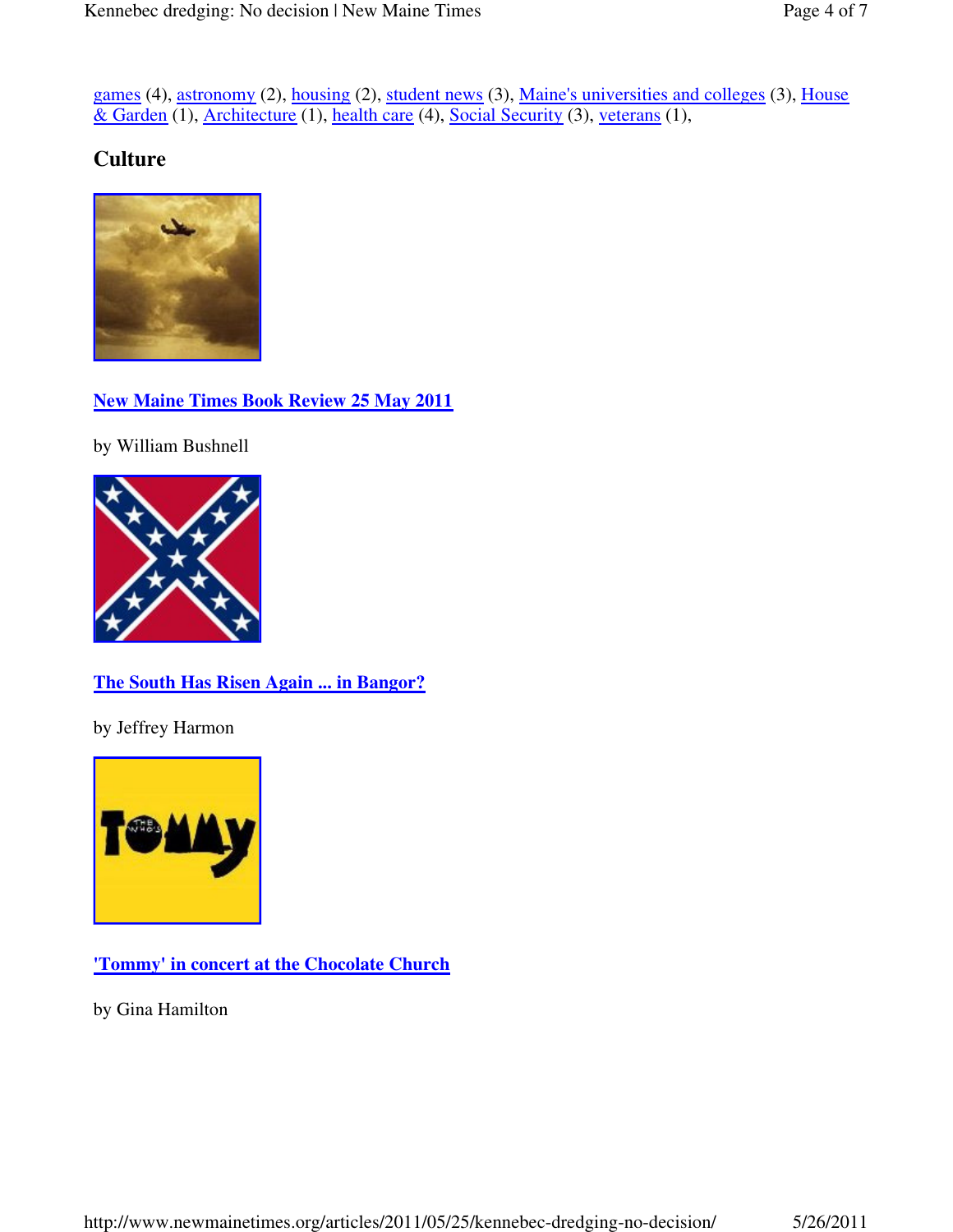# **Features**



# **Our Maine Man: Brownie Carson - A Force For Nature**

by David Treadwell



# **A history walk in Presque Isle**

by Chris Bouchard

**News**



**LePage defends tax cuts for the wealthy at Newcastle town hall meeting**

by Gina Hamilton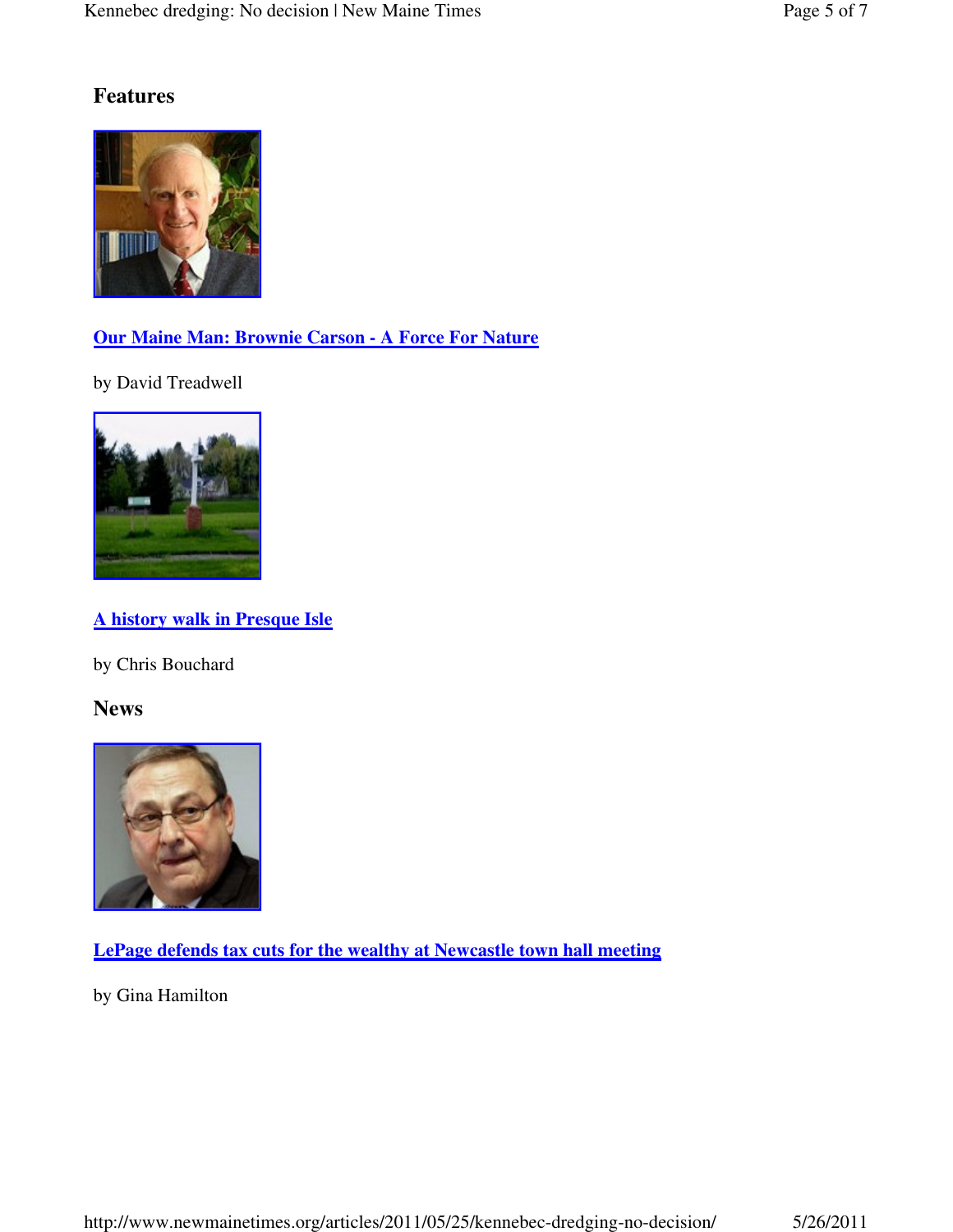

#### **LePage plan drops 28,000 from MaineCare health coverage**

by Marian McCue

### **Sustainable Maine**



#### **The Maine Ingredient: Indian Pudding with Rhubarb-Apple Compote**

by Denise Tepler

#### **New Maine Times**

P.O. Box 986 Bath, Maine 04530 Phone: 207.751.8565 Email: editor@newmainetimes.org add to Address Book

- Home
- News
- Investigation
- Analysis
- Opinion
- Sustainable Maine
- Features
- Culture
- RSS
- Facebook
- Twitter
- Donate